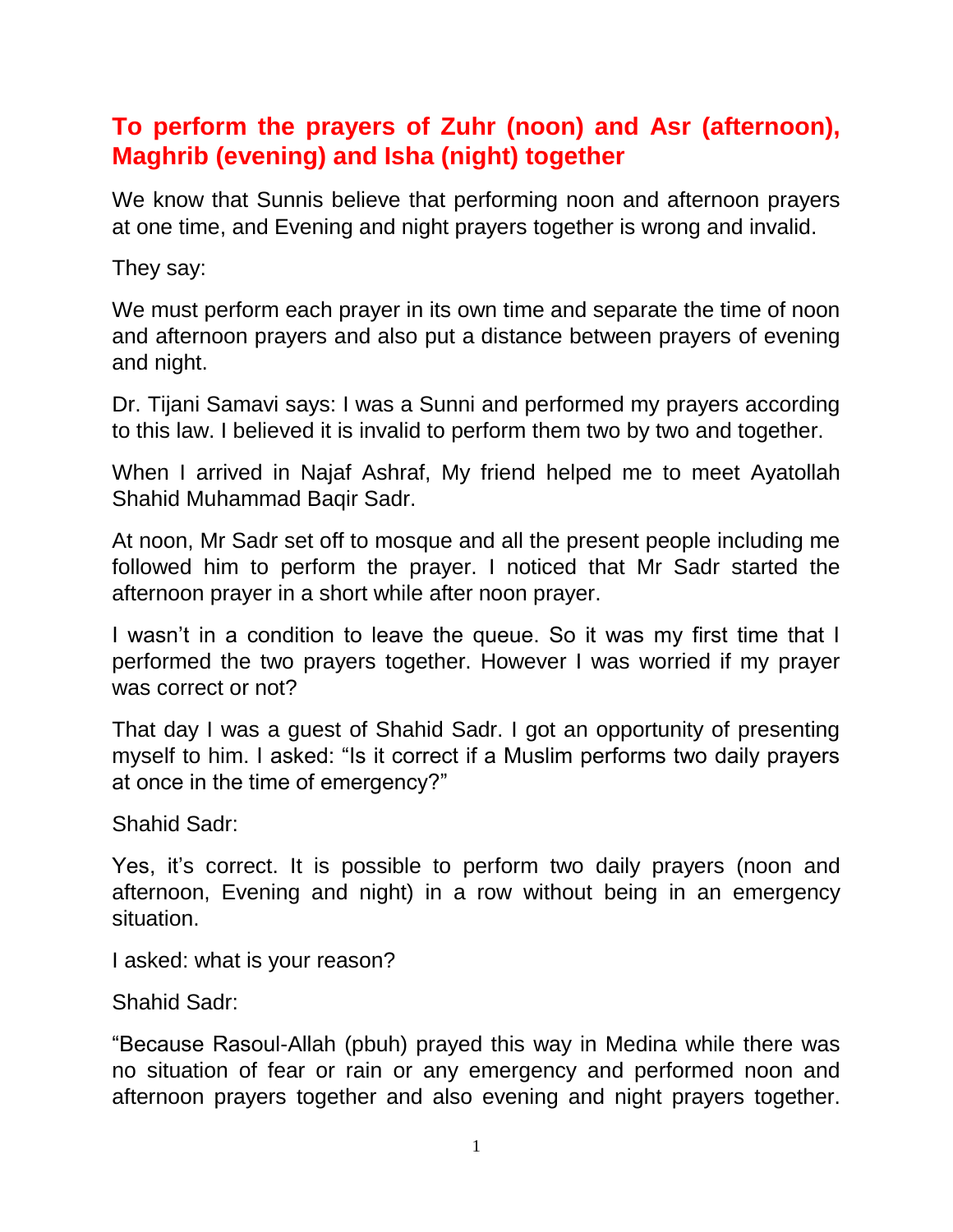His highness wanted to remove difficulty from his nation. Be Hamd-Allah this action has been further proved by our Imams and Ahl al-Bayt (peace be upon them) to us.

However, it is also proved to you Ahl al-Sunat through Sunah."

I wondered how it is proved to us; despite I hadn't heard about it before and had not seen any Sunni who did the same. Otherwise they said: if a prayer is performed even one minute before Azan it is invalid, so if anybody performs afternoon prayer immediately after noon prayer or performs his night prayer immediately after evening prayer, we believe it's invalid and wrong.

Mr Sadr realized from my face that I am wondering how it is allowed to perform daily prayers together.

He beckoned a student present there; he went and came back with two books for me. I saw they are Sahih Muslim and Sahih Bukhari.

Mr Sadr told that student to show me the narrations about the gathering of the two prayers in those books.

I read there that Rasool-Allah (pbuh) had performed the prayers of noon and afternoon at one time and the prayers of evening and night together in a normal situation, not in danger, rain or any other emergency.

I found a complete section about this issue in Sahih Muslim.

I was bewildered, My Lord, what do I see here? I doubted if the versions they have are distorted and they aren't originals. I decided to follow this issue when I returned to Tunis and look for it in our books there.

At this moment Shahid Sadr asked me:

"This was the reason, Now what do you think?"

I said: "you are righteous and honest…" I thanked him but I wasn't persuaded.

Until I returned to my home country Tunis, and in the first opportunity I got Sahih Muslim and Sahih Bukhari…and investigated them carefully.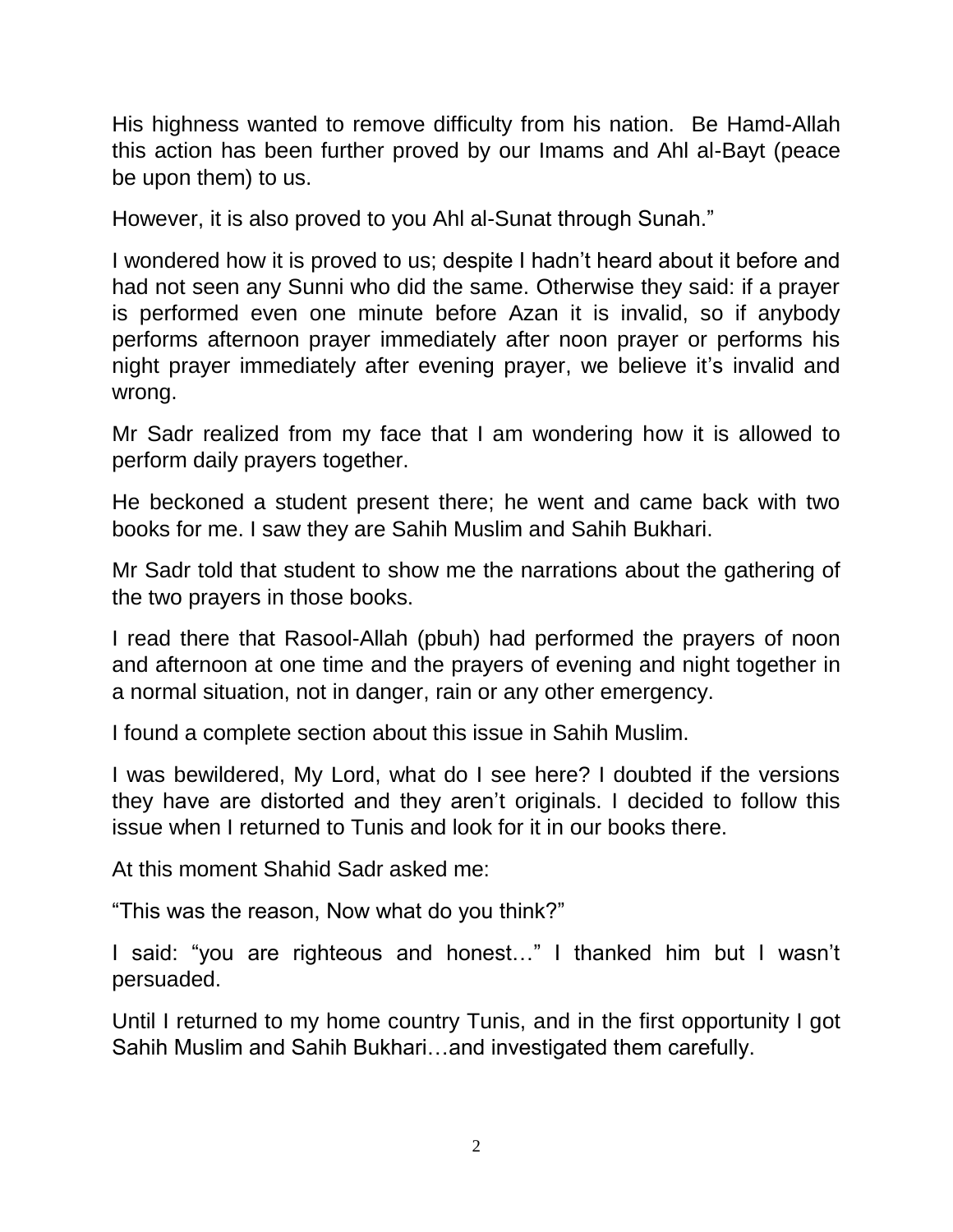I was completely persuaded that performing noon and afternoon prayer together and evening and night prayers together-- even not in an emergency situation is correct, since our Prophet Muhammad (pbuh) had done this way.

I saw that Imam Muslim in his Sahih [12] wrote in the section of "together performance of two prayers in trip" a narration by Ibn-Abbas that Prophet (pbuh) prayed noon and afternoon prayers together, and evening and night prayers together.

He also narrates that: Prophet performed the prayers of noon and afternoon together in Medina and so did prayers of Evening and night. People asked from Ibn Abbas why Prophet did this?

He said: الحي لا يحرج امته؛  $\sim$ not to put the nation into difficulty. [13]

And also in Sahih Bukhari [14] I saw and read in the section "Vaght al-Maghrib" (the time of evening), it was quoted from Ibn-Abbas that our Prophet performed 7 Rak'ats (Maghrib and Isha) together, and 8 Rak'ats (Zuhr and Asr) together.

In Musnad Ahmad [15] I saw a similar narration and in the book al-Mouta Imam Malik I saw another narration by Ibn-Abbas:

«صلي رسـول الله (صلـي الله عليه و آله ): الظهر و العصر جميعا و المغرب و العشاء جميعا في غير خوف و لا سـفر؛

Prophet Muhammad (pbuh) performed the prayers of Zuhr and Asr together and also the prayers of Maghrib and Isha; while he was not in trip or danger.

So when this issue is crystal clear for us, why Ahl al-Sunat makes this issue [17] a big problem of Shi'a? Regardless of the fact that it has been authenticated in their own original books! [18]

Notes:

[12] Sahih Muslim: v2, p151, (section al-Jam Bain al-Salatayn fi al-Hazar)

[13] ibid, p 152.

[14] Mosnad Ahmad, v1 p 221